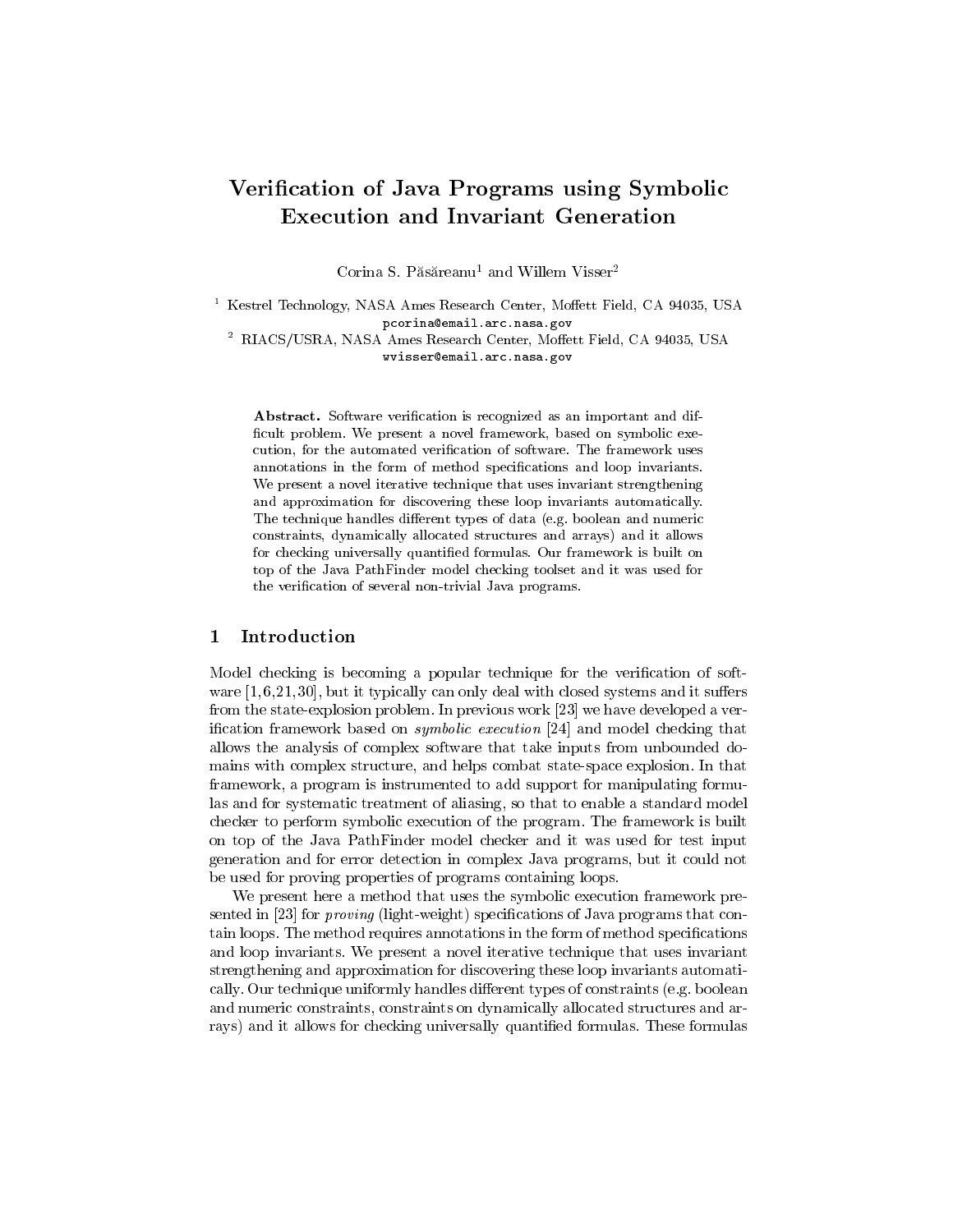are necessary for expressing properties of programs that manipulate unbounded data, such as arrays.

Our technique for loop invariant generation works backward from the property to be checked and has three basic ingredients: iterative invariant strengthening, iterative approximation and refinement. Symbolic execution is used to check that the current invariant is inductive: the base case checks that the current candidate invariant is true when entering the loop and the induction step checks that the current invariant is maintained by the execution of the loop body. Failed proofs of the induction step are used for iterative invariant strengthening, a process that may result in a (possibly infinite) sequence of candidate invariants. At each strengthening step, we further use a novel iterative approximation technique to achieve termination.

For strengthening step  $k$ , we use a (finite) set of relevant constraints called the universe of constraints Uk. The iterative approximation consists of a sequence of strengthening in which we drop all the constraints that are newly generated (and are not present in  $U_k$ ). Since  $U_k$  is finite, this process is guaranteed to converge to an inductive approximate invariant that is a boolean combination of the constraints in  $U_k$ . The intuition here has similarities to *predicate abstraction* techniques [17], that perform iterative computations over a finite set of predicates (i.e. constraints). A failed base case proof can either indicate that there is an error in the program or that the approximation that we use at the current step is too strong, in which case we use *refinement*, that consists of enlarging the universe of constraints with new constraints that come from the next candidate invariant (computed at step  $k + 1$ ).

Loop invariant generation has received much attention in the literature, see e.g. [5, 8, 25, 29, 31]. Most of the methods presented in these papers were concerned with the generation of numerical invariants. A recent paper [13] describes a loop invariant generation method for Java programs that uses predicate abstraction. The method handles universally quantified specifications but it relies on user supplied input predicates. We show (in Section 5) how our iterative technique discovers invariants for (some of) the examples from  $[13]$  without any user supplied predicates.

The main contributions of our work are:

- $-$  A verification framework that combines symbolic execution and model checking in a novel way; we extend the basic framework presented in [23] with the ability to handle arrays symbolically and to prove partial-correctness specifications, that may be universally quantified. This results in a flexible and powerful tool that can be used for proving program correctness, in addition to test input generation and model checking.
- A new method for iterative invariant generation. The method handles uniformly different types of constraints (e.g. boolean and numeric constraints, arrays and objects) and it can be used in conjunction with more powerful approximation methods (e.g. widening [7, 9]).
- $-$  A series of (small) non-trivial Java examples showing the merits of our method; our method extends to other languages and model checkers.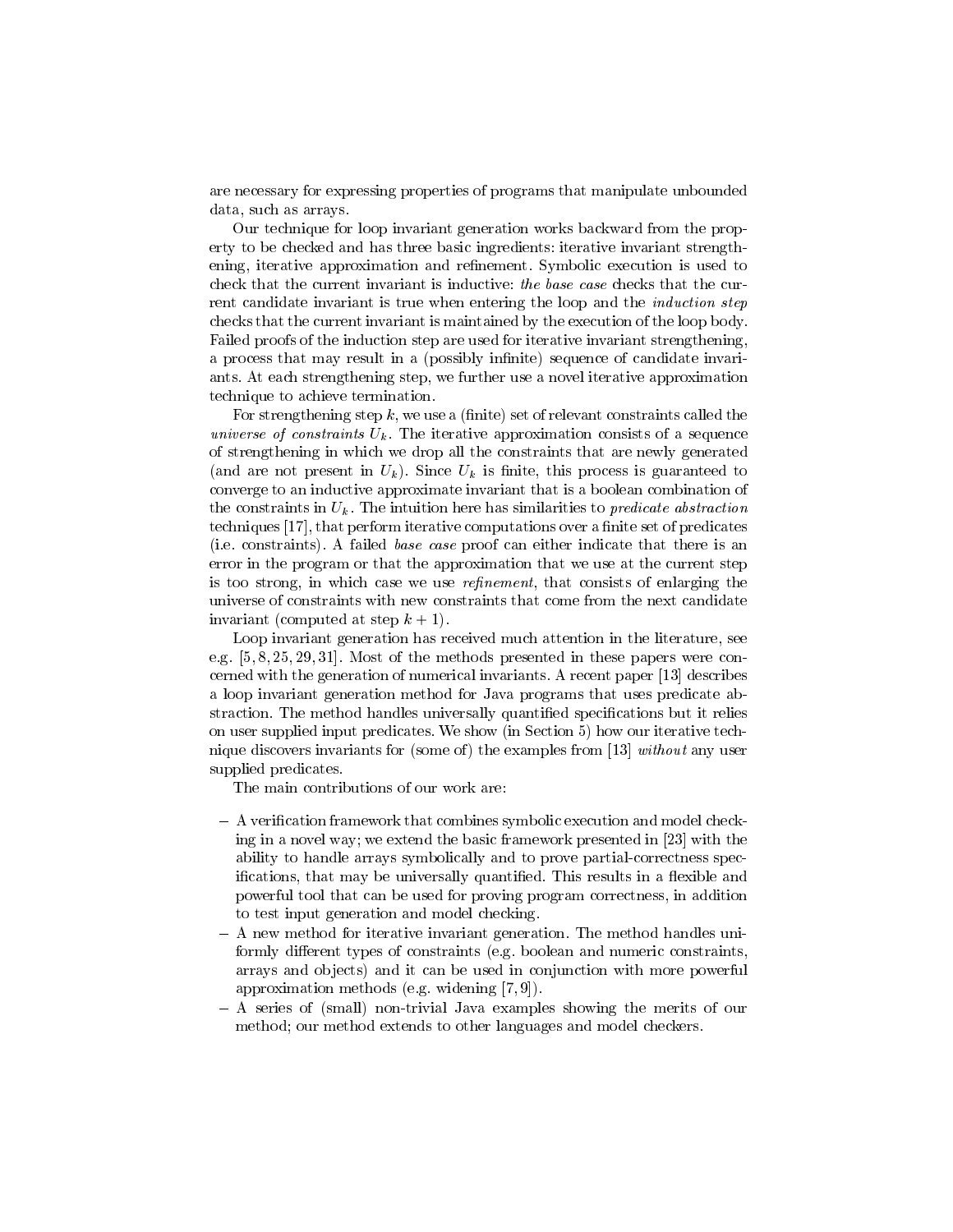```
// @ precondition: a != null;
void example(int[] a) {
1: int i = 0;
2: while (i < a.length) {
3: a[i] = 0;4: i++;
   <sup>}</sup>
    }
5:assert a[0] == 0;}
```
Fig. 1. Motivating example

Section 2 shows an example analysis in our framework. Section 3 gives background on symbolic execution and it describes our symbolic execution frame work for Java programs. Section 4 gives our method for proving properties of Java programs using symbolic execution and invariant generation and Section 5 illustrates its application to the verication of several non-trivial Java programs. We give related work in Section 6 and conclude in Section 7.

### 2Example

We illustrate our verification framework using the code shown in Figure 1. This method takes as a parameter an array of integers a and it sets all the elements of a to zero. This method has a precondition that its input is not null. The assert clause declares a partial correctness property that states that after the execution of the loop, the value of the first element in a is zero.

Using the loop invariant  $i \geq 0$ , our framework can be used to automatically check that there are no array bounds violations. This is a simple invariant that can be stated without much effort. In order to prove that there are no assertion violations, a more complex loop invariant is needed:  $\neg(a[0] \neq 0 \land i > 0)$ .

Constructing this loop invariant requires ingenuity. Our framework discovers this invariant by iterative approximation. It starts with  $I_0 = \neg(a[0] \neq 0 \land i \geq 0)$ a.length) which is the weakest possible invariant that is necessary to prove that the assertion is not violated. When checking this invariant to see if it is inductive we find a violation: if the formula  $(i + 1) > a.length \wedge a[0] \neq 0 \wedge 0 < i < a.length$ holds at the beginning of the loop, then  $I_0$  does not hold at the end of the loop. At the next iteration, we strengthen  $I_0$  using  $a[0] \neq 0 \wedge 0 < i < a.length$  (i.e. we drop the new constraint  $(i + 1) \ge a.length$  that is due to the iterative computation in the loop body). This yields the formula:  $\neg(a[0] \neq 0 \land i > a.length) \land \neg(a[0] \neq 0 \land i > a.length)$  $0 \wedge 0 \leq i \leq \text{a.length}$ , which simplifies to the desired invariant.

Now suppose we want to verify an additional assertion, which states that, after the execution of the loop, every element in the array a is set to zero:  $\forall$  int j:  $a[j] = 0$ . This assertion is universally quantified; it refers to the quantified variable  $j$  as well to the program variables. We model it by introducing a symbolic constant  $j$ , which is a new variable that is not mentioned elsewhere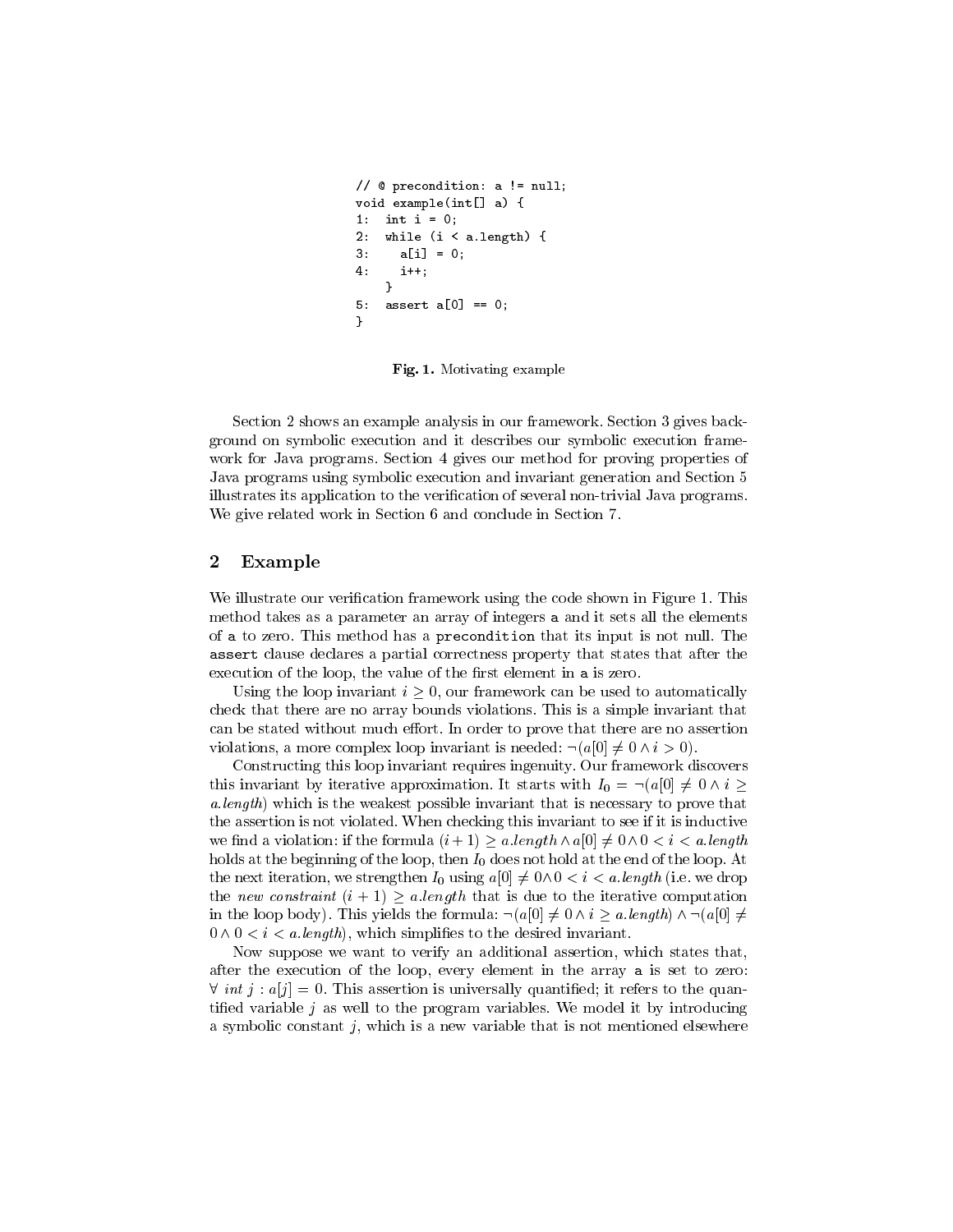

Fig. 2. Code that swaps two integers and the corresponding symbolic execution tree, where transitions are labeled with program control points

in the program andit is assigned a new, unconstrained symbolic value. Our symbolic execution framework automatically infers the loop invariant:  $\neg(a[j] \neq$  $0 \wedge i \geq a.length \wedge 0 \leq j < a.length \wedge \neg(a[j] \neq 0 \wedge j < i \wedge 0 \leq i, j < a.length).$ 

Since the symbolic constant  $j$  represents some fixed unknown value, this invariant is valid for any value of  $j$ . This technique is crucial for checking programs that manipulate unbounded data, such as arrays [13].

#### 3Symbolic Execution in Java PathFinder

In this section we give some background on symbolic execution and we present the symbolic execution framework used for reasoning about Java programs.

### 3.1 Background: Symbolic execution

The main idea behind symbolic execution [24] is to use symbolic values, instead of actual data, as input values, and to represent the values of program variables as symbolic expressions. As a result, the output values computed by a program are expressed as a function of the input symbolic values.

The state of a symbolically executed program includes the (symbolic) values of program variables, a path condition  $(PC)$  and a program counter. The path condition is a (quantier-free) boolean formula over the symbolic inputs; it accumulates constraints which the inputs must satisfy in order for an execution to follow the particular associated path. The program counter defines the next statement to be executed. A symbolic execution tree characterizes the execution paths followed during the symbolic execution of a program. The nodes represent program states and the arcs represent transitions between states.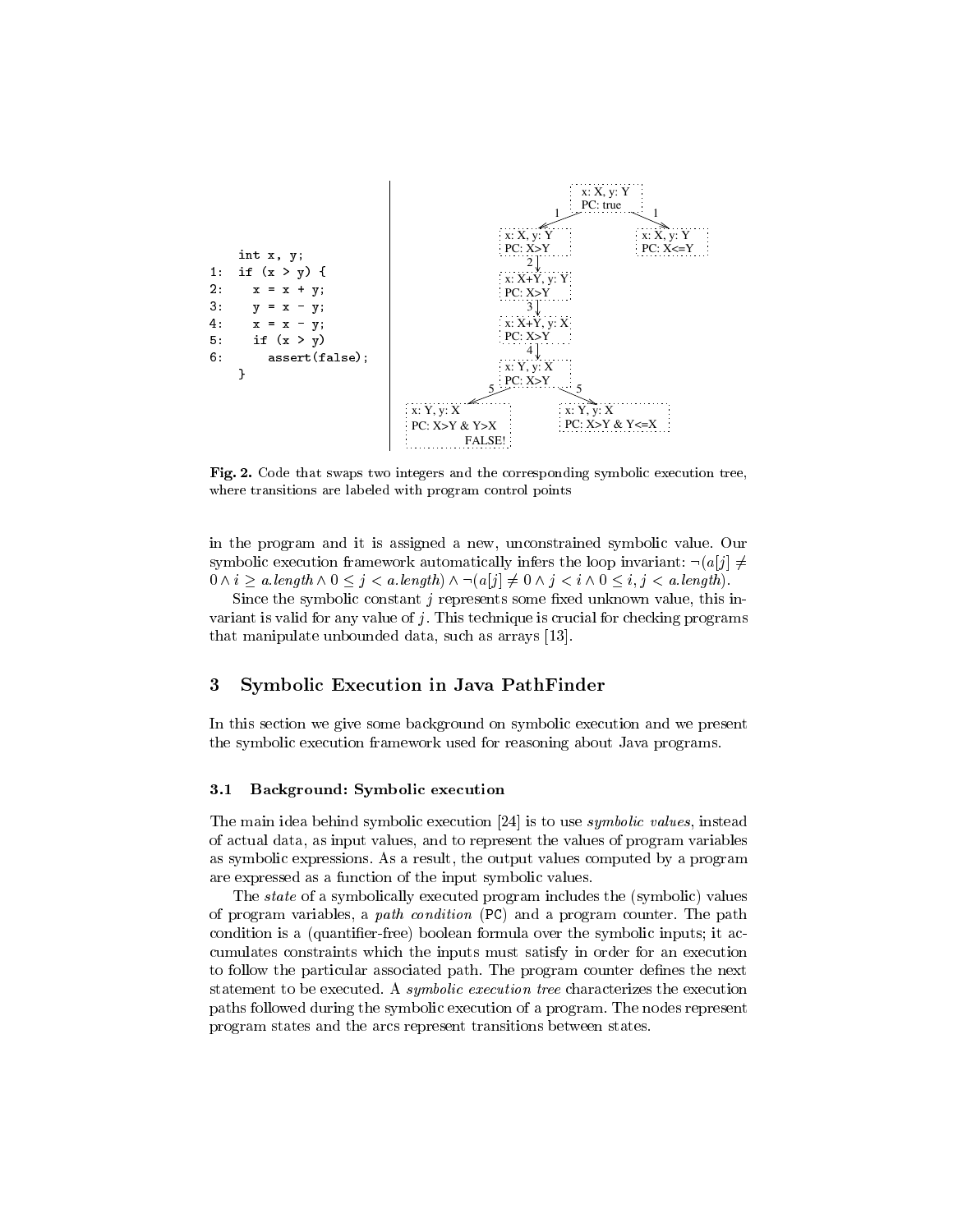Consider the code fragment in Figure 2, which swaps the values of integer variables x and y, when x is greater than y. Figure 2 also shows the corresponding symbolic execution tree. Initially,  $PC$  is *true* and  $x$  and  $y$  have symbolic values X and Y, respectively. At each branch point, PC is updated with assumptions about the inputs, in order to choose between alternative paths. For example, after the execution of the first statement, both then and else alternatives of the if statement are possible, and PC is updated accordingly. If the path condition becomes false, i.e., there is no set of inputs that satisfy it, this means that the symbolic state is not reachable, and symbolic execution does not continue for that path. For example, statement (6) is unreachable.

### 3.2 Generalized Symbolic Execution

In [23] we describe an algorithm for generalizing traditional symbolic execution to support advanced constructs of modern programming languages, such as Java and C++. The algorithm handles dynamically allocated structures (e.g., lists and trees), method preconditions (e.g., acyclicity of lists), data (e.g., integers and strings) and concurrency. Partial correctness properties are given as assertions in the program and temporal specications. We have since extended the work in [23] by adding support for symbolic execution of arrays and for checking quantied formulas.

### 3.3 Symbolic Execution Framework

Our symbolic execution framework automates test case generation and allows model checking concurrent programs that take inputs from unbounded domains with complex structure. To enable a model checker to perform symbolic execution, the original program is instrumented by doing a source to source translation that adds nondeterminism and support for manipulating formulas that represent path conditions. The model checker checks the instrumented program using its usual state space exploration techniques  $-$  essentially, the model checker explores the symbolic execution tree of the program. A state includes a heap con figuration, a path condition on primitive fields, and thread scheduling. Whenever a path condition is updated, it is checked for satisfiability using an appropriate decision procedure, such as the Omega library [27] for linear integer constraints. If the path condition is unsatisfiable, the model checker backtracks.

Note that performing (forward) symbolic execution on programs with loops can explore infinite execution trees. This is why, for systematic state space exploration, the framework presented in [23] uses depth first search with iterative deepening or breadth first search. The framework can be used for test input generation and for finding counterexamples to safety properties. If there is an upper bound on the number of times each loop in the program may be executed, the framework can also be used for proving correctness, since the corresponding symbolic execution tree is finite.

However, for most programs, no fixed bound on the number of times each loop is executed exists and the corresponding execution trees are infinite. In order to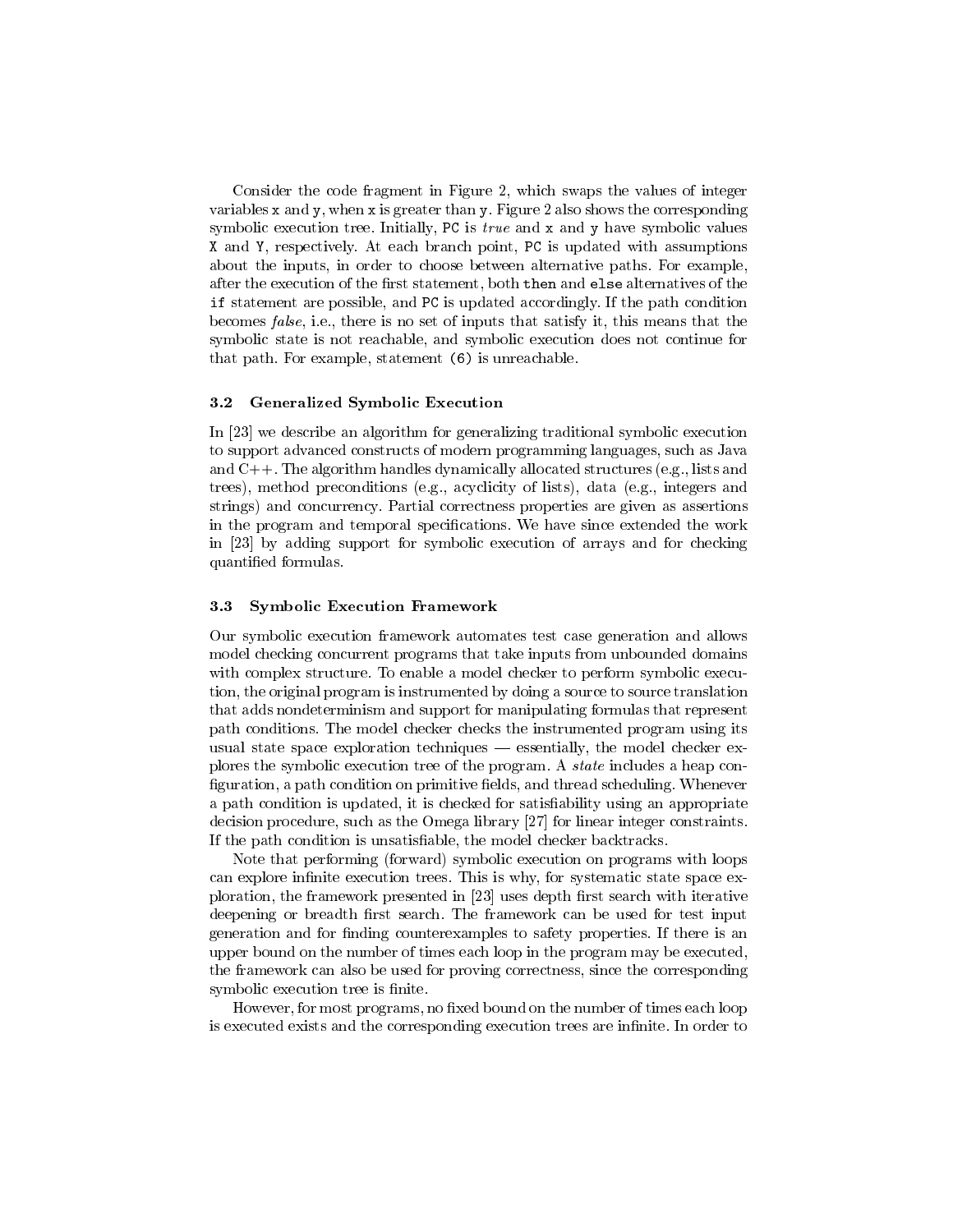```
void example() {
 IntArrayStructure a = new IntArrayStructure();
 Expression i = new IntegerConstant(0);while(Expression.pc._update_LT(i,a.length)) {
    a._set(i,new IntegerConstant(0));
   i = i._plus(new IntegerConstant(1));
  }
 assert Expression.pc._update_EQ(a._get(new IntegerConstant(0)),0);
ι
}
```
Fig. 3. Instrumented code

prove the correctness of such programs, we have extended our framework with the ability of traversing the symbolic execution tree inductively rather than explicitly, using loop invariants (as presented in the next section).

#### $3.4$ **Java PathFinder**

Our framework uses the Java PathFinder(JPF) [30] model checker to analyze the instrumented programs. As a decision procedure, the framework uses a Java implementation of the Omega library.

JPF is an explicit-state model checker for Java programs that is built on top of a custom-made Java Virtual Machine (JVM). Since it is built on a JVM, it can handle all of the language features of Java, but in addition it also treats nondeterministic choice expressed in annotations of the program being analyzed | annotations are added to the programs through method calls to a special class Verify. These features (Verify.choose boolean() and Verify.choose(n)) for adding nondeterminism are used to implement the updating of path conditions. JPF also supports a program annotation to forces the search to backtrack (Verify.ignoreIf(condition)) when a certain condition evaluates to true this is used to stop the analysis of infeasible paths (when path conditions are found to be unsatisfiable).

### 3.5 Instrumentation

The interested reader is referred to [23] for a detailed description of how the code is instrumented for symbolic execution, here we will instead just highlight some key new features.

The main idea is to replace concrete types with corresponding "symbolic types" (i.e. library classes that we provide) and concrete operations with method calls that implement "equivalent" operations on symbolic types. As an illustration of the instrumentation, consider the code from Figure 1. Figure 3 gives part of the resulting code after instrumentation and Figure 4 gives part of the library classes that we provide. Classes Expression and IntArrayStructure support manipulation of symbolic integers and symbolic integer arrays, respectively.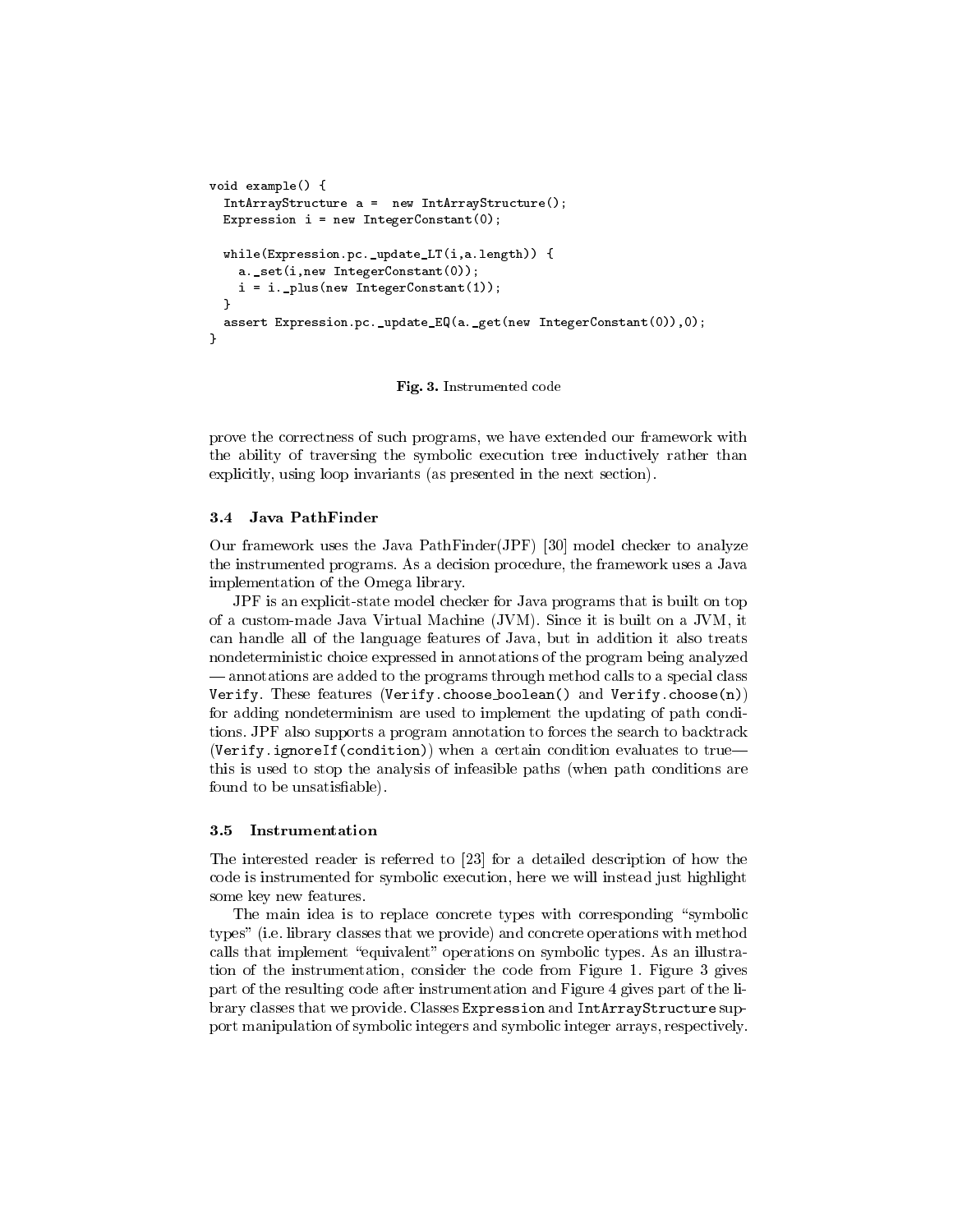```
class IntArrayStructure {
                                   Vector _v;
class Expression { ...
static PathCondition pc;
                                   Expression length;
Expression _plus(Expression e){ | ...
   ...} }
                                   ArrayCell _new_ArrayCell(Expression idx) {
                                    for(int i=0; i \leq v.size();i++) {
class PathCondition { ...
                                     ArrayCell cell=(ArrayCell)_v.elementAt(i);
Constraints c;
                                     if(Expression.pc._update_EQ(cell.idx,idx))
boolean _update_LT(Expression l,
                                      return cell;
                   Expression r){| }
                                     }
 boolean result;
                                    ArrayCell t=new ArrayCell(length,idx,name);
 result=Verify.choose_boolean();
                                    _v.add(t);if (result)
                                    return t;
    c.add_constraint_LT(e1,e2); |\}}
 else
                                   public Expression _get(Expression idx) {
    c.add_constraint_GE(e1,e2);
                                    assert(Expression.pc._update_GE(idx, 0)&&
 Verify.ignoreIf(!c.is_sat());
                                         Expression.pc._update_LT(idx,length));
 return result;
                                    ArrayCell cell = _new_ArrayCell(idx);
 } }
                                    return cell.elem;
                                   \}
```
Fig. 4. Library classes

} }

The static field Expression. pc stores the (numeric) path condition. Method update LT makes a nondeterministic choice (i.e., a call to choose boolean) to add to the path condition the constraint or the negation of the constraint its in vocation expresses and returns the corresponding boolean. Method is sat uses the Omega library to check if the path condition is infeasible (in which case, JPF will backtrack). Method plus constructs a new Expression that represents the sum of its input parameters. IntegerConstant is a subclass of Expression and wraps concrete integer values.

To store the input array elements that are created as a result of a lazy initialization, we use a variable of class Vector, for each input array. The get and set methods use the elements in this vector to systematically initialize input array elements. When the execution accesses a symbolic array cell, the algorithm nondeterministically initializes it to a new cell or to a cell that was created during a prior cell initialization. The assertion checks in the  $get / set$ methods establish that there are no array out of bounds errors.

#### 4Proving Properties of Java Programs

In this section we present a Floyd-Hoare style method [14,18,20] for proving light weight properties of Java programs. The method requires loop invariants and we present a novel iterative technique for discovering (some of ) them automatically.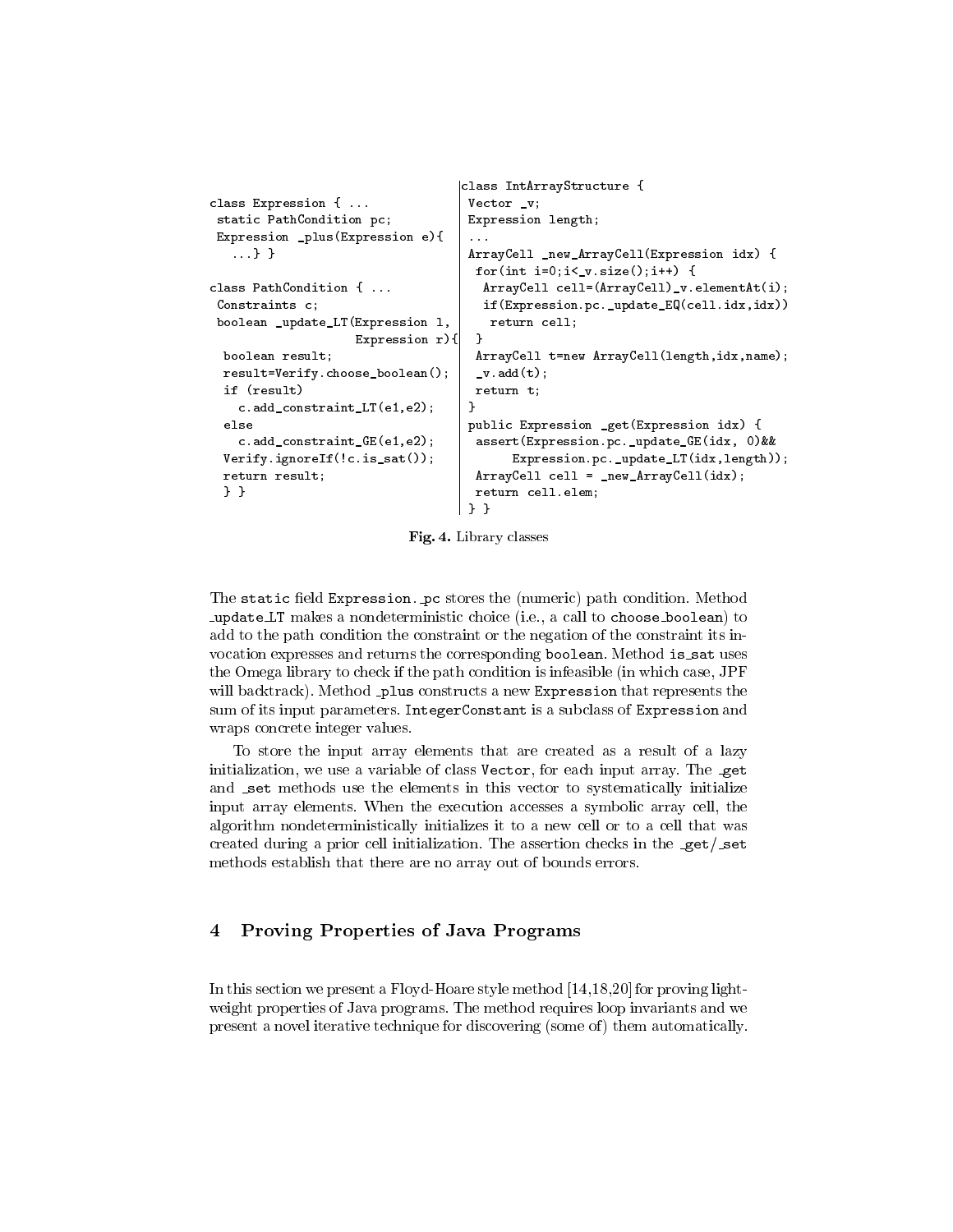```
1:<u>- initial in the set of \mathbf{r}</u>
                               2:assert I; /* base case */3:symbolic variables in B;
                               4: assume I;
init;
                                       if (C) {
                               5:while (C) {
                               6:body;
                                \mathbf{B} becomes the set of \mathbf{B}// oldPC
                               7:assert I; /* induction step */}
assert P;
                                         // PC
                                      \mathcal{F}}
                               9: assert P;
```
Fig. 5. Single loop program (left) and instrumented program for proof (right)

### 4.1 Proving Properties using Symbolic Execution

For simplicity of presentation, we illustrate our methodology on a single-loop program such as the one in Figure 5 (left); multiple loops can be treated similarly, see e.g. [31]. The program consists of some (loop-free) initialization code, a loop with condition C and (loop-free) body and post condition P.

To verify the program, it suffices to find a loop invariant  $I$ , i.e. a formula that is true when entering the loop, re-entering the loop during its iteration and exiting the loop  $[18]$ . Moreover, I must be strong enough to produce verifiable results (hence a loop invariant  $true$  is, in general, not sufficient). In a symbolic execution framework, this amounts to checking the three assertions in the modi fied program in Figure 5 (right). Here, we replaced the while statement with an if statement; this is equivalent to placing a "cut" in the loop  $[18]$ . At this cut point, we consider all the variables that are modied in the loop body initialized to new symbolic values, and the path condition initialized to true. Note that a symbolic execution from this point on is representative of an arbitrary number of loop unrollings; the \input variables" at the cut point are the variables that are modied by the loop body and their new symbolic values represent all cases. Since the program loop has been cut, this symbolic execution will terminate and have a finite symbolic execution tree.

- ${\rm -}$  the assertion at line (4) is the *base case* of the inductive argument and checks that  $I$  holds when entering the loop
- ${\rm -}$  the assertion at line (7) is the *induction step* and checks that, assuming I holds at the beginning of the loop, I also holds after the execution of the loop body (i.e.  $I$  is inductive)
- $-$  the assertion at line (9) checks that I is strong enough for the property to hold (i.e.  $I \wedge \neg C \rightarrow P$ )

If there are no assertion violations in the loop-free program of Figure 5 (right), then the program of Figure 5 (left) does not violate the property  $P$ . With this technique, we can verify properties of complex Java programs using the symbolic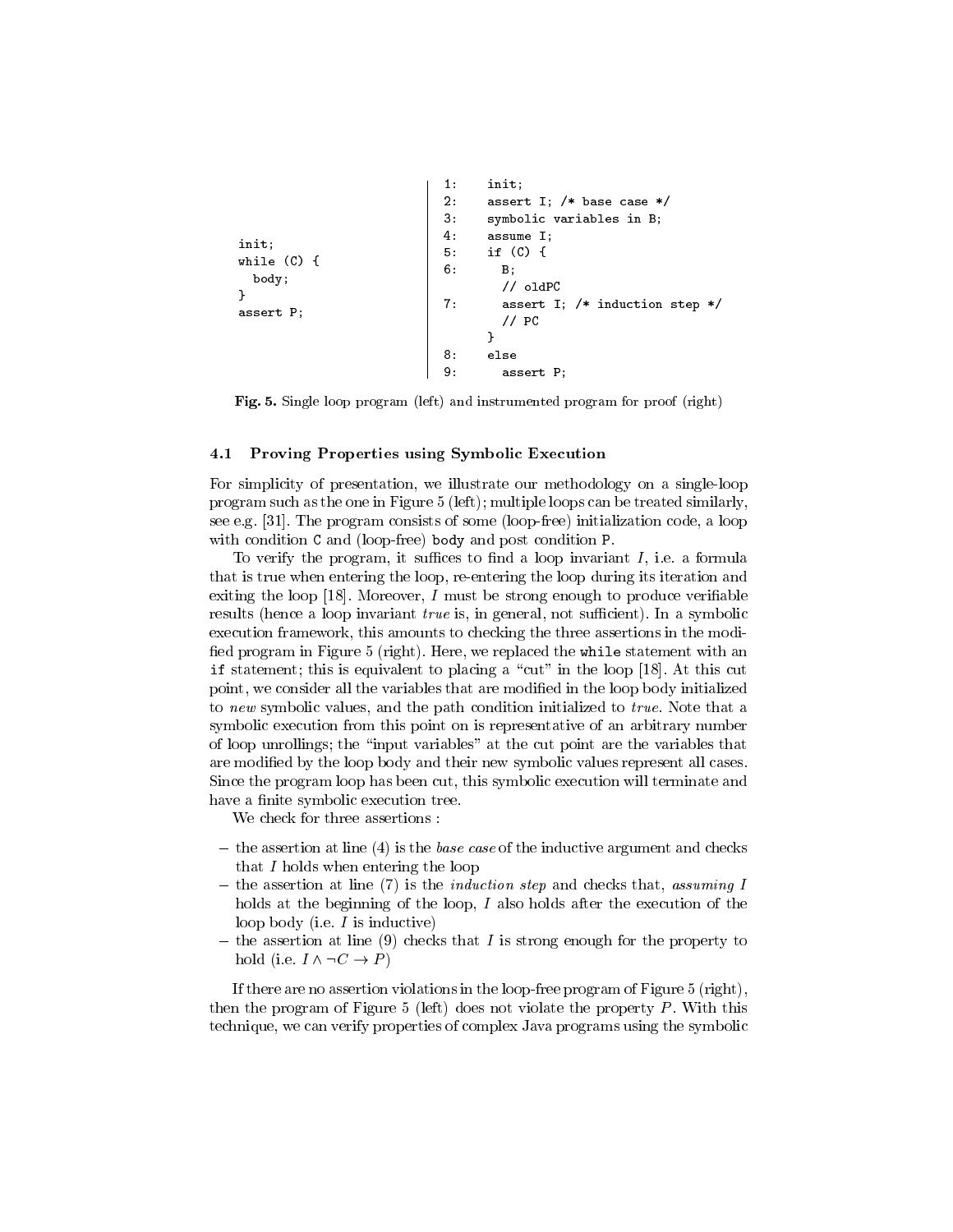execution framework presented in Section 3. However, the technique requires the generation and use of loop invariants.

### 4.2 Invariant Generation

The generation of loop invariants is an intricate problem that often requires a deep understanding of how these loops work.

We propose a novel technique for generating these loop invariants automatically. The technique works backward, starting from the property to be proved and it has three basic ingredients: iterative invariant strengthening, iterative approximation and refinement.

Iterative Invariant Strengthening Consider again the example in Figure 5. The check for the actual property (i.e. the assertion at line  $(9)$ ) is used for defining the initial candidate invariant; the weakest possible choice is  $I_0 = \neg(\neg C \land \neg P)$ . If the base case fails for this candidate invariant, then the program is not verifiable (i.e. it has an assertion violation).

Checking the inductive step generates all the symbolic paths for the loop body. If for some of these paths, the invariant is not inductive, then it must be replaced by a stronger invariant. Assume  $PC_1, PC_2, \ldots, PC_n$  are the path conditions for the paths on which the verication of the induction step fails. These path conditions characterize all the "inputs" to the loop body for which the check for the inductive step fails. The invariant is strengthened by replacing it with  $I_1 = I_0 \wedge \neg PC_1 \wedge \neg PC_2 \wedge \ldots \wedge \neg PC_n$  and the base case and the inductive step are checked again.

If applied repeatedly, this process can introduce infinitely many new constraints, hence it can lead to an infinite sequence of *exact candidate invariants*<sup>4</sup>  $I_1, I_2, \ldots$  We propose to use a simple, but powerful approximation technique to help termination.

**Iterative Approximation** At each step  $k \geq 0$ , we apply our approximation phase for the current candidate invariant  $I_k$ . We should first observe that symbolically executing the assumption and the body of the loop once (i.e. executing lines (4) through (6) in the code of Figure 5 (right)) will generate a *finite* number of symbolic execution paths, that contain a finite number of constraints; we call these constraints the *universe of constraints*  $U_k$  at step k.  $U_k$  contains the constraints from the current invariant together with the constraints generated by symbolically executing the loop body. New constraints (that are not in  $U_k$ ) may get generated by the symbolic execution of the assertion at line (7).

 $\,$  we distinguish between  $\,exact$  candidate invariants, that are generated during iterative invariant strengthening and approximate candidate invariants, that are generated during iterative approximation. If the base case fails for an exact invariant, then the program is not veriable. But if the base case fails for an approximate invariant, this might indicate that the approximation was too coarse so it needs refinement.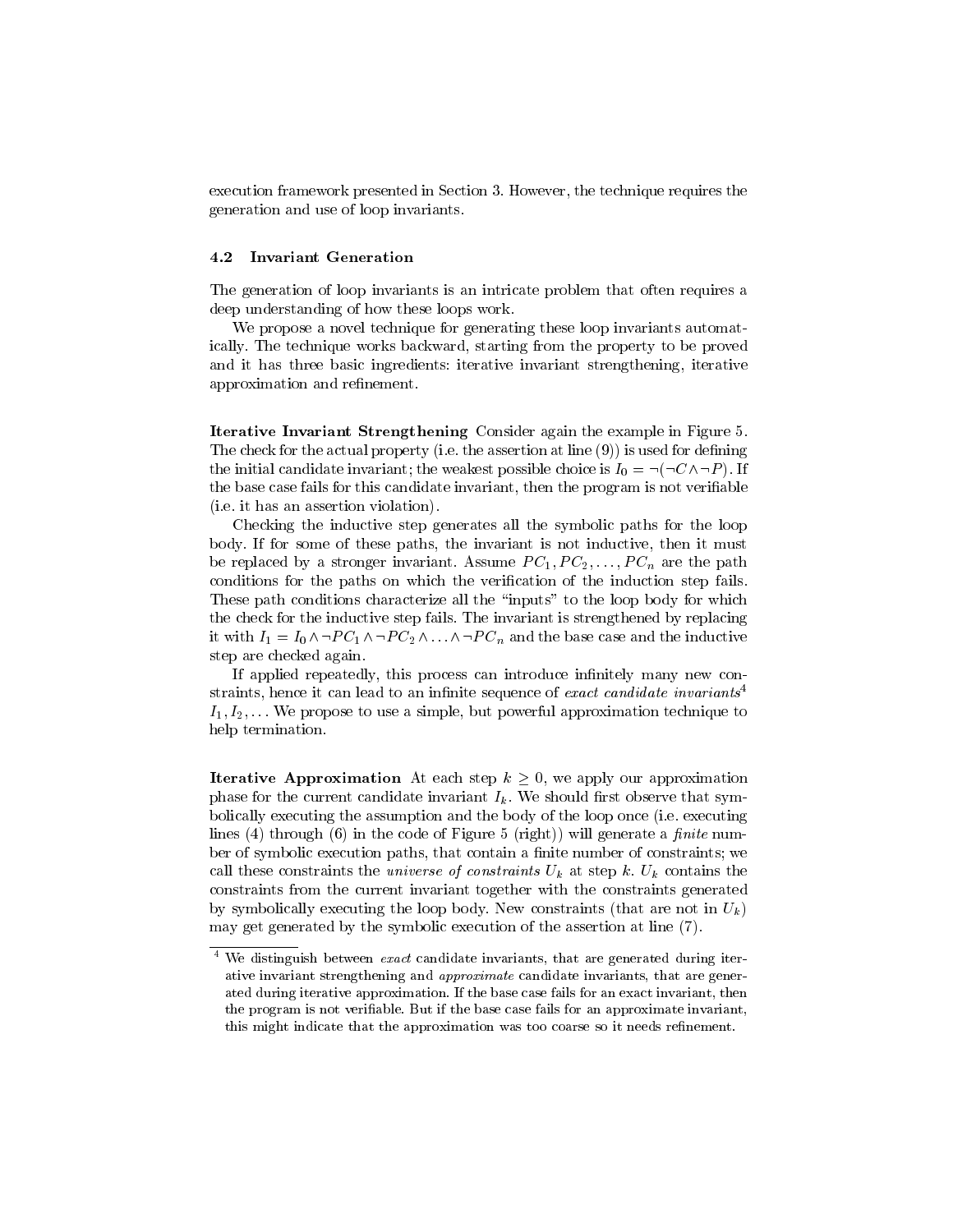Let  $PC$  be a path condition for some path in the loop body *after* checking and discovering a violation for the assertion at line  $(7)$ , and let  $oldPC$  be the path condition for the same path in the loop body, before checking the assertion. As we said, checking for the assertion itself can potentially add new constraints to the path condition (i.e. the set of constraints accumulated in  $oldPC$  is a subset of the set of constraints in  $PC$ ). In the approximation phase, instead of strengthening the invariant using  $PC$ , we use  $oldPC$ , which is weaker than  $P \subset \mathbb{R}$  . Propositional contribution is the effect of obtaining a stronger invariant. In other words, our approximation consists of a strengthening step in which we drop all the newly generated constraints (e.g. constraints that are present in  $PC$ but not in  $oldPC$ , and hence not in  $U_k$ ). The approximation phase generates a sequence of *approximate candidate invariants*  $I_k^r, I_k^r, \ldots$ ; since there are only a finite number of constraints in  $U_k$ , this process is guaranteed to terminate, yielding an inductive invariant  $I_k$ , for some  $i > 0$ .  $I_k$  is a boolean combination of the constraints contained in  $U_k$ .

**Refinement** If the base case fails for an approximate invariant, this may be because the approximation is too strong. This means that the universe of constraints  $U_k$  is too coarse for proving the property and it needs to be refined. A simple refinement that we use is to consider  $U_{k+1}$  whenever the base case fails for an approximate invariant. This amounts to backtracking to the candidate in variant  $I_k$ , computing the next exact candidate invariant  $I_{k+1}$  and applying the approximation phase at the next iteration. Note that since the set of constraints in  $I_k$  is a subset of the set of constraints in  $I_{k+1}$ , we have that  $U_k \subseteq U_{k+1}$ , and hence  $U_{k+1}$  will yield finer approximation steps. We should also note that if the program has an error, it will be eventually caught when the proof of the base case will fail for an exact invariant.

Description of General Verification Method Now that we have seen the basic ingredients, here is how the general method for checking properties works. We use the check for the actual property to come up with the initial candidate invariant  $I_0$ . We then check the base case and the inductive step for this invariant.

- { if both these checks yield no errors, then we are done, the result is that the property holds for the program and the current invariant is inductive
- if the inductive step fails, we apply *iterative approximation* to get a stronger invariant and we go back to checking the base case and the inductive step
- ${\bf -}$  if the base case fails and the current candidate invariant is exact, then we are done, and the result is that the property does not hold for the program; if the base case fails and the current candidate invariant is approximate, we apply *refinement* and we check again the base case and the inductive step

If there is an error in the program, our method is guaranteed to terminate, reporting the error. However, if the program is correct with respect to the given property, this iterative method might not terminate (and the refinement might continue indefinitely).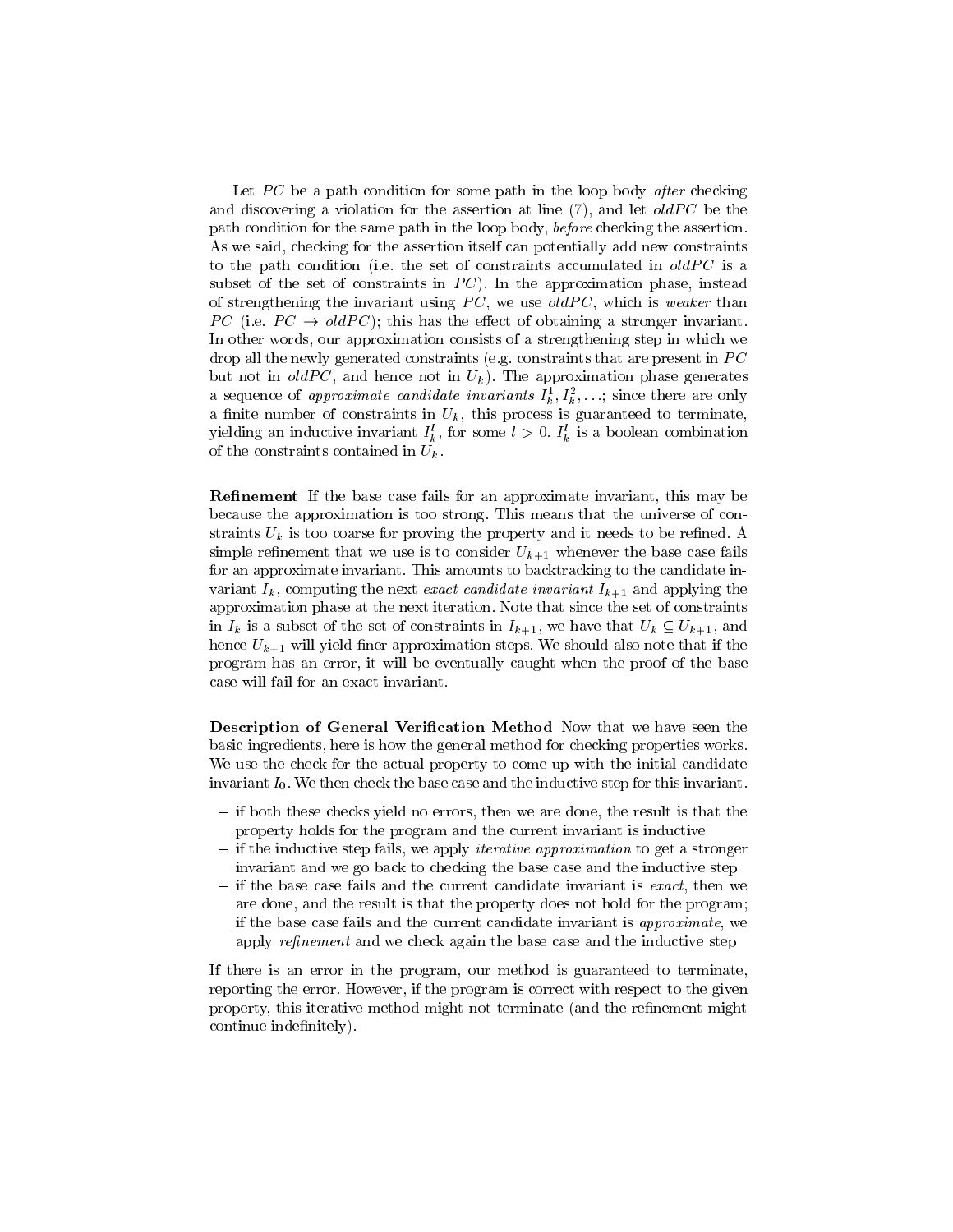```
void example() {
1:1: IntArrayStructure a = new IntArrayStructure();
     Expression i = new IntegerConstant(0);2:3: try {
4: assert(I); /* base case */
5:i = new SymbolicInteger();
6: Expression j = new SymbolicInteger();
7:7: Verify.ignoreIf(!I); /* assume I */
        8: if(Expression.pc._update_LT(i,a.length)) {
\mathsf{R}.
\mathbf{q}.
          a._set(i,new IntegerConstant(0));
10<sub>1</sub>i = i. plus(new IntegerConstant(1));
1111.1 / 01 order 10.1 / 00 = 10.1 / 00assert(I); /* induction step */
12<sub>1</sub>13: }
          assert Expression.pc._update_EQ(a._get(new IntegerConstant(0)),0);
15:16: // assert Expression.pc._update_EQ(a._get(j),0);
17: } catch (AssertionError e) {
18: ... // print oldPC;
19:\ldots // print PC;
     \} }
     } }
```
Fig. 6. Motivating example - verification (excerpts)

### 4.3 Illustration

Consider again our motivating example program from Section 2. The program is instrumented to allow symbolic verification and inductive reasoning, as illustrated in Figure 6. Any assertion violation triggers an AssertionError exception, which is caught by the program (see lines (3) and (17)-(19) in the instrumented code). Variable oldPC stores the value of the path condition before the check of the inductive step; the value of oldPC is used in the approximation phase for invariant strengthening. Model checking the program using JPF prints all the path conditions PC (together with oldPC) for the assertion violations.

We first check the assertion at line  $(15)$  - which fails. The initial candidate invariant is then  $I_0 = \neg(a[0] \neq 0 \land i \geq a.length)$ . We now instrument this formula to enable symbolic execution and add it at lines  $(4)$ ,  $(7)$  and  $(12)$ , then we model check the program and we find a counterexample for the following path condition(s):

 $P_1 \cup \emptyset = (i + 1) > u$ . iength  $\wedge i > 0 \wedge u$ [0]  $\neq 0$ ;  $U(u) \cup -i \times U \cap u$  $|U| \neq U$ .

At this point we use iterative approximation, and we use  $oldPC$  for strengthening the invariant (i.e. we drop the newly generated constraint  $(i+1) > a.length$ from  $P(\mathcal{C})$ , yielding the new candidate invariant:  $I_0 = I_0 \wedge \neg (i > 0 \wedge a[0] \neq 0)$ . This invariant suffices to prove the property.

In order to check the additional assertion  $\forall j : a[j] = 0$ , we declare a new symbolic variable j (at line (6)) and we check for the assertion at line (16),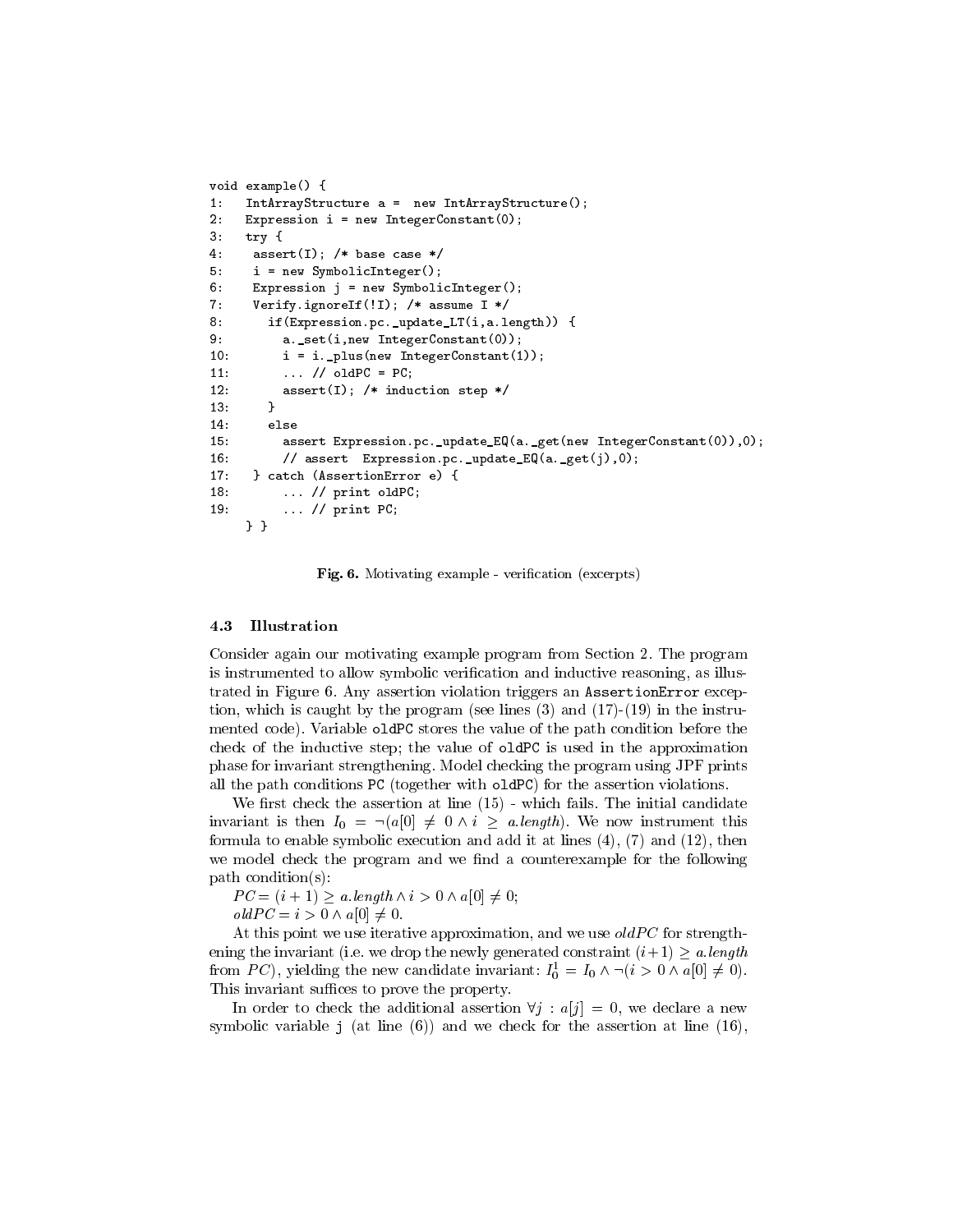that is instrumented for symbolic execution. The initial candidate invariant is  $I_0 = \neg(a[j] \neq 0 \land i \geq \text{a.length} \land 0 \leq j < \text{a.length}$ . Model checking the program using this additional invariant gives a counterexample for the following path condition(s):

 $P(X = \{i + 1\} \geq a$ . length  $\wedge a[j] \neq 0 \wedge j \leq i \wedge 0 \leq i, j \leq a$ . length;  $\alpha$  if  $\alpha$  is  $\alpha$  if  $\alpha$  is  $\alpha$  if  $\alpha$  is in  $\alpha$  if  $\alpha$  is in  $\alpha$ .

Using *old* C for strengthening the invariant, we get  $I_0 = I_0 \wedge \neg (a[j] \neq 0 \wedge j \leq 0)$  $i \wedge v \sim i, j \sim u$  is equal which sumices to prove the property.

We have presented a method that extends the framework presented in [23] with the ability of proving partial-correctness specifications. This yields a flexible framework for checking Java programs. The general methodology for using our framework is to first use it as a model checker, using depth first search with iterative deepening or breadth first search.

If no errors are found up to a certain depth, then there is some condence that the program is correct (with respect to the given property), and a proof of correctness can be attempted using the method presented in this section. If an error is still present after the model checking phase, it will be found as a base case violation for an exact candidate invariant.

Our approximation consists of dropping newly generated constraints; a potentially more powerful, but more expensive, approximation would be that instead of dropping constraints, to replace them with an appropriate boolean combination of existing constraints from  $U_k$ . This has some similarities with the predicate abstraction techniques and we would like to investigate this further. Our technique can also be used in conjunction with other, more powerful methods  $[7-9, 32]$ .

Our current system is not fully automated; although we discover all path conditions that lead to an assertion violation automatically, we combine the conditions by hand into a candidate invariant and add it back to the code to check if it is inductive. An implementation of these features is currently underway.

Traditionally, invariant generation has been performed using iterative for ward and backward traversal, using different heuristics for terminating the iteration; e.g. convergence can be accelerated by using auxiliary invariants (i.e. already proved invariants or structural invariants obtained by static analysis) [3, 4, 16, 19, 25, 29, 31]. Abstract interpretation introduced the widening operator, which was used to compute fixpoints systematically  $[7–9]$ . Alternative methods [5] use constrained based techniques for numeric invariant generation.

Most of these methods use techniques that are *domain specific*. Our method for invariant generation uniformly treats different kinds of constraints. Our method could be viewed as an iterative-deepening search of a sufficient set of constraints that could express an invariant that is strong enough for verifying the property. Each step in this search is guaranteed to terminate, but deepening (refinement) may be non terminating.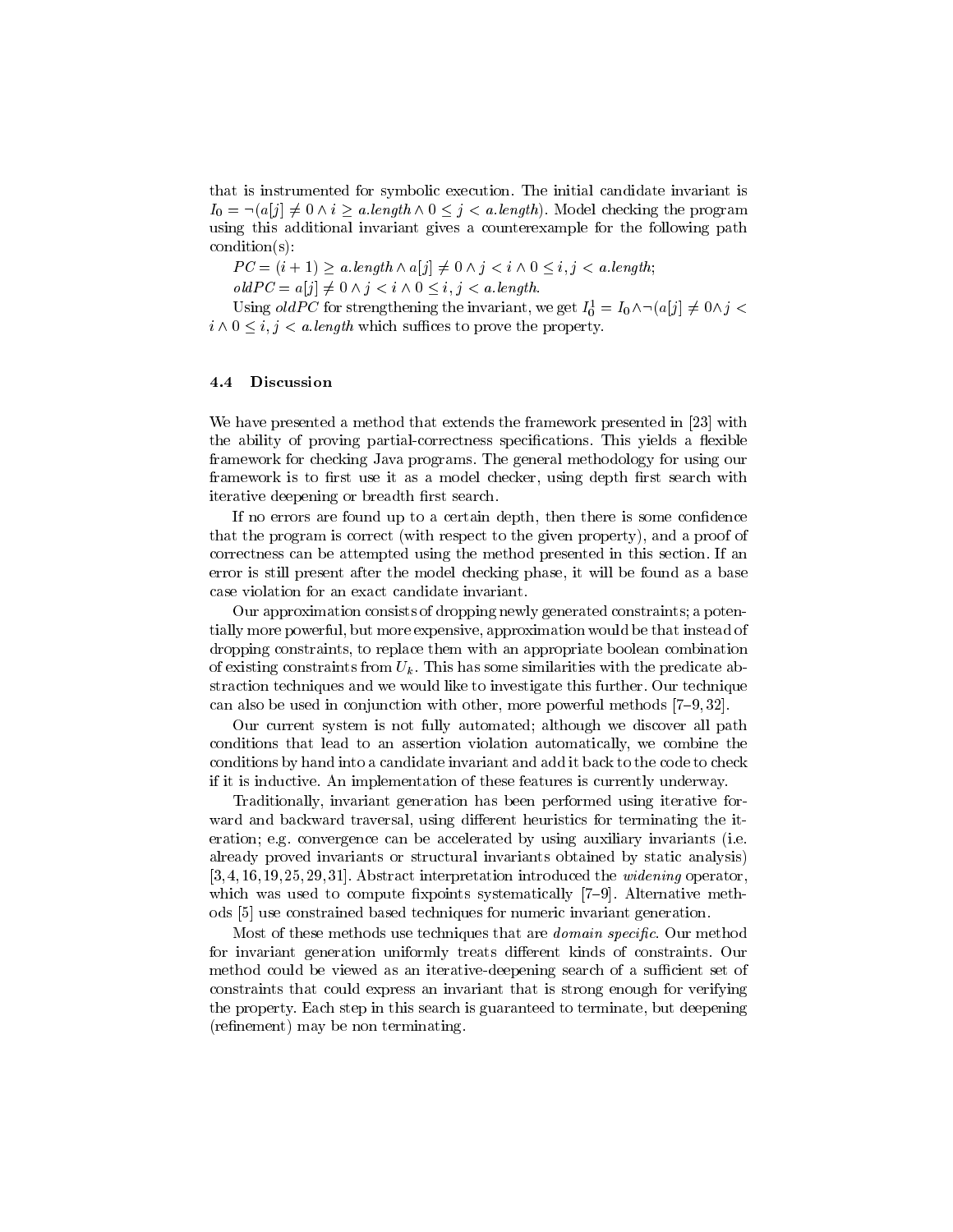```
// @ precondition: a != null && b != null && a.length == b.length;
int find(int [] a, boolean [] b) {
      int spot = a.length;1:2: for (int i = 0; i < a.length; i++) {
\mathbf{B}if (spot == a.length & a[i] != 0)
4:spot = i;5:b[i] = (a[i] != 0);ŀ
      }
6:assert (spot == a.length || b[spot]);
7: return spot;
}
```
Fig. 7. Method find

#### 5Experiments

This section shows the application of our framework to the verification of several non-trivial Java programs. We compare our work with the invariant generation method presented in [13]. We also show an example for which our method is not able to infer a loop invariant, in which case it can benefit from more powerful approximation techniques.

**Method find** Figure 7 shows an example adapted from [13]. Method find takes as parameters an array of integers a and an array of booleans b. The method returns the index of the first non-zero element of a if one exists and a.length otherwise. The method also sets the i-th element of b to true if the i-th element of a is nonzero, and to false otherwise. The preconditions of the method state that the arrays are not null and of the same length. The assertion states that the index to be returned (spot) is either a.length or b is true at that index.

To check that there are no assertion and array bounds violations, our frame work infers the following invariant  $(k = 0,$  two approximation steps):

 $\neg (i < 0) \land \neg (i \geq a.length \land 0 \leq spot < a.length \land \neg b[spot]) \land$ 

 $\neg (0 \leq i \leq \text{ a.length } \land \text{ spot} = i \land \text{ a}[i] = 0) \land$ 

 $\neg (0 \leq i < a.length \land 0 \leq spot < i \land \neg b[spot]) \land$ 

 $\neg(0 \leq i \leq a.length \land i \leq spot \leq a.length).$ 

This invariant is sufficient to prove the property. As in [13] we checked an additional assertion, which states that, at the end of the method execution, every element of b before spot contains false:  $\forall$  int  $j : 0 \leq j \leq spot \rightarrow \neg b[j].$ 

To prove that this assertion holds, our framework generates the following additional invariant:

 $\neg (i \geq a.length \land 0 \leq j < spot \land spot \leq a.length \land b[j]) \land$  $\neg(0 \leq i < \text{a.length} \land 0 \leq j < i \land \text{spot} = \text{a.length} \land \text{b}[j]) \land$  $\neg(0 \leq i \leq \text{ a.length } \land 0 \leq j \leq \text{ spot } \land \text{ spot} = i \land b[j] \land a[i] \neq 0) \land$  $\neg (0 \leq i < a.length \land 0 \leq j < spot \land spot < i \land b[j] \land b[spot]).$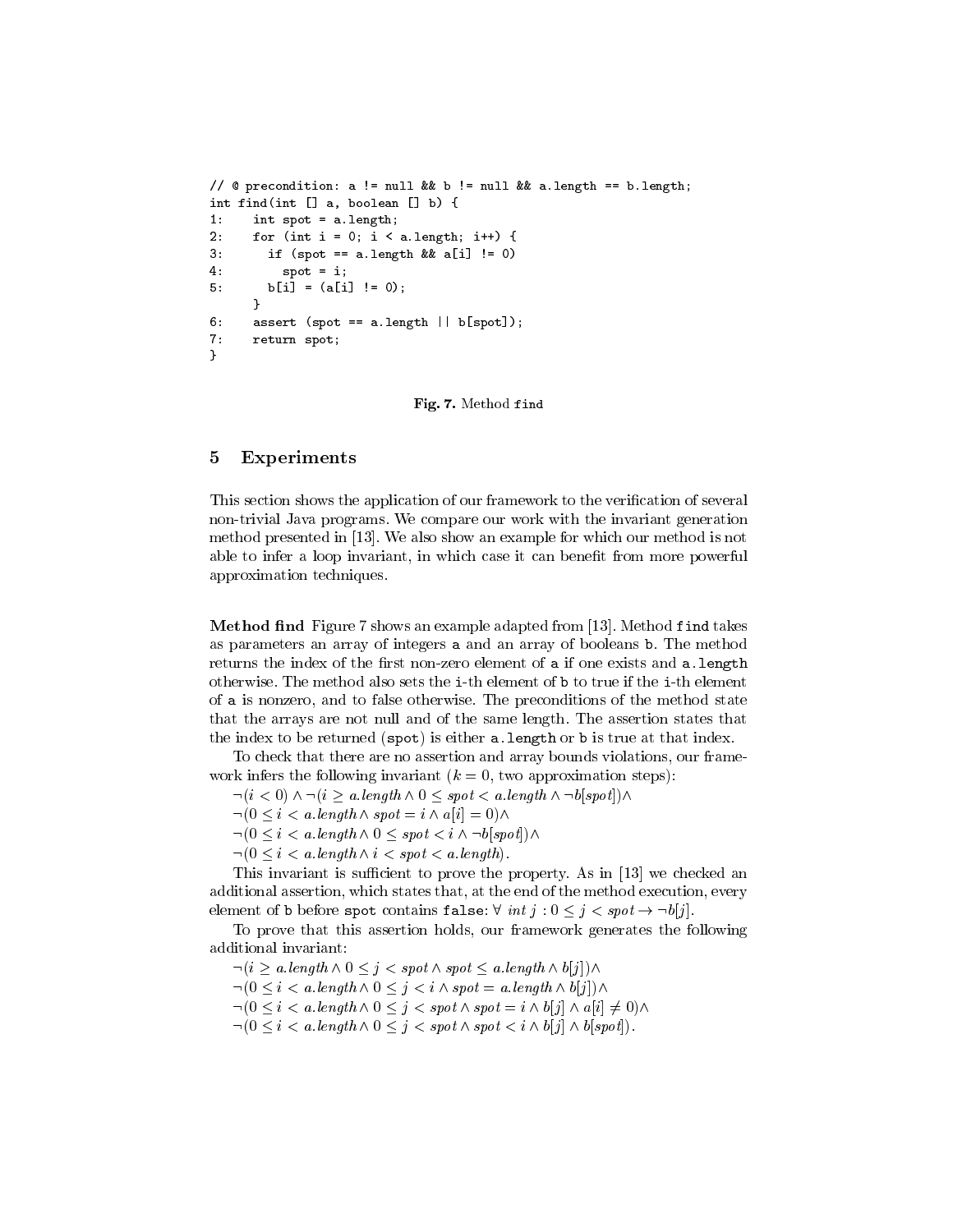```
Node partition (Node l, int v) {
1:Node curr = 1;
     Node prev = null;
2:3: Node newl = null;
4: Node nextCurr;
                                                          void m(int n) {
5:while(curr := null) {
                                                          1.1int x = 0;
                                                          2: int y = 0;
6: nextCurr = curr.next;
        7: if (curr.elem > v) {
7:3.while (x < n) {
\mathsf{R}.
           if (prev != null)
                                                         4: x++;
\mathbf{q}.
             prev.next = nextCurr;
                                                          5: y++;
10<sub>1</sub>if (curr == 1)J.
                                                                }
111 = nextCurr;6
                                                               /* hint: x == y; */
12<sub>1</sub>curr.next = new1;7:while (x := 0) {
13: assert curr != prev
                                                         8:x--:
                                                          \frac{1}{2} \frac{1}{2} \frac{1}{2} \frac{1}{2} \frac{1}{2} \frac{1}{2} \frac{1}{2} \frac{1}{2} \frac{1}{2} \frac{1}{2} \frac{1}{2} \frac{1}{2} \frac{1}{2} \frac{1}{2} \frac{1}{2} \frac{1}{2} \frac{1}{2} \frac{1}{2} \frac{1}{2} \frac{1}{2} \frac{1}{2} \frac{1}{2} 14: newl = curr;
                                                          9: y--;
                                                               J.
        }
                                                                }
15: else {
                                                          10: assert (y == 0);
16: prev = curr;
                                                          }
        ι
        }
17:curr = nextCurr;ŀ
      }
18: return newl; }
```
Fig. 8. Method partition (left) and another example (right)

The method presented in [13] starts with a set of \interesting" predicates provided by the user and performs iterative forward abstract computations to compute a loop invariant as a combination of these predicates. For proving the first assertion in the example above, the method requires three predicates:  $spot =$ a.length,  $b[spot]$  and  $spot < i$ , while for proving the second assertion, the method requires four additional predicates:  $0 \leq j, j \leq i, j \leq spot$  and  $b[j]$ .

In contrast, our method does not require any user supplied predicates, although we should note that some of these predicates can be generated by several heuristic methods that are also described in [13]. We should also note that the invariants in [13] are more concise, as they are given in disjunctive normal form. Unlike [13], our method works backward starting from the property to be checked and it naturally discovers the necessary constraints over the program's variables, through symbolic execution and refinement. An interesting future research direction is to use the method presented in [13] in conjunction with ours: at each step  $k$ , instead of using approximation we could use the predicate abstraction based method, starting from the set of constraints  $U_k$ .

List Partition Figure 8 (left) shows a list partitioning example adapted again from [13]. Each list element is an instance of the class Node, and contains two fields: an integer elem and a reference next to the following node in the list. The method partition takes two arguments, a list l and an integer value v. It removes every node with value greater than v from l and returns a list containing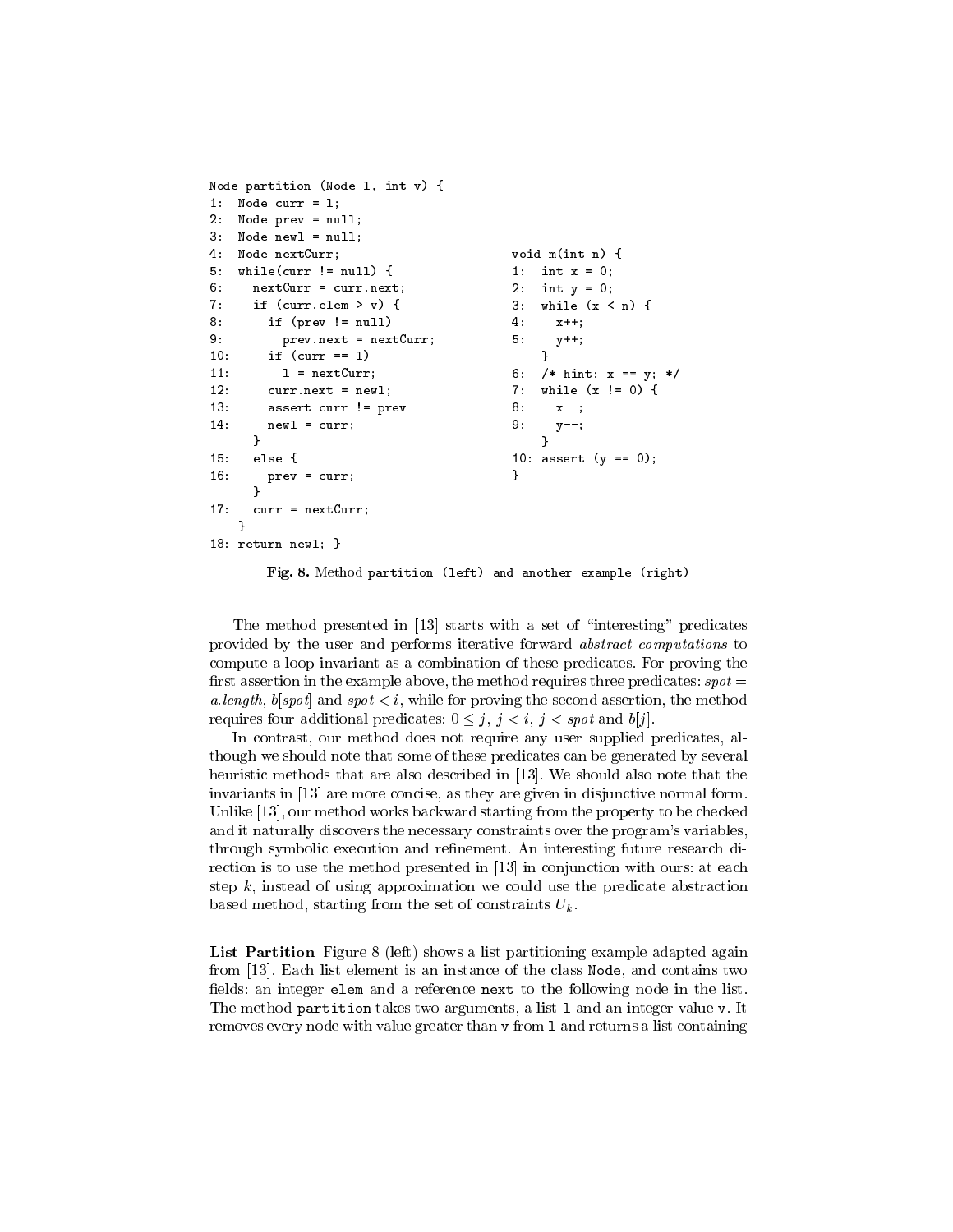all those nodes. The assertion states that curr is not aliased with prev. Our framework checks that there are no assertion violations and it generates the following sequence of candidate invariants.

 $I_0 = \neg(curr = prev \land curr \neq null \land curr.elem > v).$ 

 $I_0^{\perp} \equiv I_0 \wedge \neg (curr \neq prev \wedge curr \neq null \wedge prev \neq null \wedge curr. eiem > v).$ 

Approximate invariant  $I_0^-$  is too strong  $(I_0^-$  leads to a base case violation). The framework then backtracks and continues with the next exact invariant:

 $I_1 = I_0 \wedge \neg (curr \neq prev \wedge curr \neq null \wedge prev \neq null \wedge curr. elem > v \wedge ...$  $p_1$  ev. elem  $> v \wedge p_1$  ev  $=$  curr.next).

 $I_1 = I_1 \wedge \neg (curr \neq \text{prev} \wedge \text{curr} \neq \text{num} \wedge \text{prev} \neq \text{num} \wedge \text{curr} \text{term} \geq v \wedge \neg (curr \neq \text{prev} \neq \text{num} \wedge \text{prev} \neq \text{num} \wedge \text{query} \neq \text{new} \wedge \text{num} \wedge \text{query} \neq \text{new} \wedge \text{num} \wedge \text{query} \neq \text{new} \wedge \text{num} \wedge \text{query} \neq \text{new} \wedge \text{num} \wedge \text{query} \neq \text{$ prev.elem  $> v \wedge p$ rev  $+$  curr.next).

Approximate invariant  $I_1$  is inductive. This example has shown that our framework can handle constraints on structured data. We also successfully applied our framework to the examples presented in [11], where we checked the absence of null pointer dereferences.

Pathological Example The iterative method for invariant generation presented in Section 4 might not terminate. For example, consider the code in r igure o (right)<sup>-</sup>.

As our method works backward from the property, we first attempt to compute a loop invariant for the second loop. Our iterative renement will not terminate for this loop. Considering increasing the number of exact strengthening steps does not help. Intuitively, the method does not converge because the constraint  $x = y$  (and its negation) is "important" for achieving termination, but this constraint does not get discovered by repeated symbolic executions of the code in the loop body.

The programmer can provide additional helpful constraints by hand in the form of "hints", to boost the precision of the iterative approximation method. For example, the hint at line  $(6)$  in the code of Figure 8 (right) has the effect of nondeterministically adding the constraint (and its negation) to the current path condition, and hence these constraints are also added to the universe of constraints at each strengthening step. With this hint, we get the following loop invariant for the second loop  $(k = 0, \text{ two approximation steps})$ :

 $\neg(y \neq 0 \land x = 0) \land \neg(y \leq 0 \land x > 0) \land \neg(y > 0 \land x \neq y).$ 

Using this invariant as the postcondition for the first loop, we then get the following loop invariant for the first loop, which suffices to prove the property:  $\neg(x > n \land x \neq y) \land \neg(x < 0) \land \neg(x > 0 \land x < n \land x \neq y).$ 

We should note that more powerful techniques such as linear equalities abstract domain [22] would work for this example. We would like to use our frame work in conjunction with more powerful abstraction techniques (such as [22]) or with alternative dynamic methods for discovering loop invariants (e.g. the Daikon tool [12] could be used to provide useful "hints").

 $^\circ$  Note that several other methods, such as the predicate abstraction with refinement  $^\circ$ as implemented in the SLAM tool [1] would also not terminate on this example.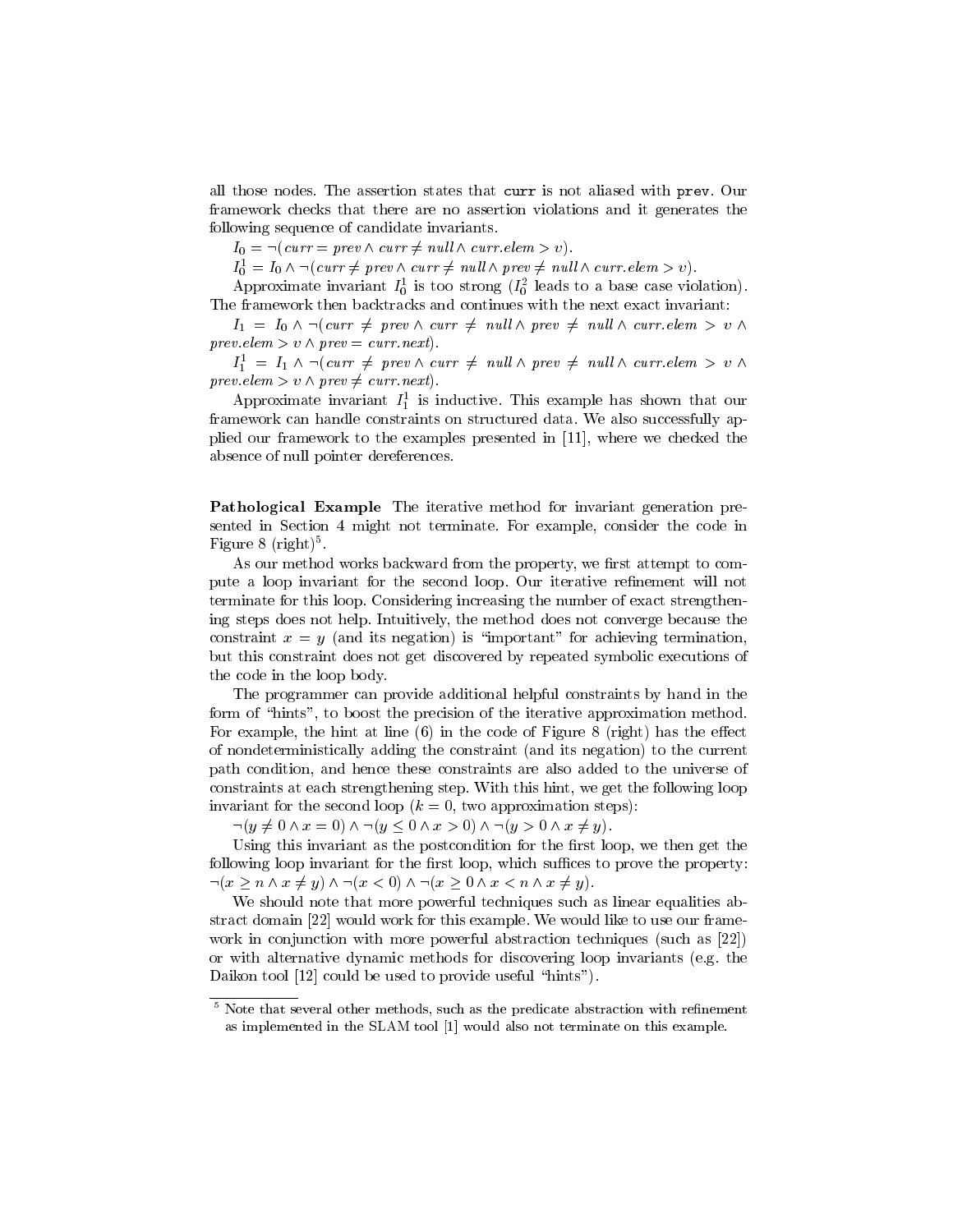#### 6Related work

Throughout the paper, we have discussed related work on invariant generation. Here we link our approach to software verication tools. King [24] developed EFFIGY, a system for symbolic execution of programs with a fixed number of integer variables. EFFIGY supported various program analyses (such as assertion based correctness checking) and is one of the earliest systems of its kind.

Several projects aim at developing static analyses for verifying program properties. The Extended Static Checker (ESC) [10] uses a theorem prover to verify partial correctness of classes annotated with JML specifications. ESC has been used to verify absence of such errors as null pointer dereferences, array bounds violations, and division by zero. However, tools like ESC rely heavily on speci fications provided by the user and they could benefit from invariant generation techniques such as ours.

The Three-Valued-Logic Analyzer (TVLA) [28] is a static analysis system for verifying rich structural properties, such as preservation of a list structure in programs that perform list reversals via destructive updating of the input list. TVLA performs fixed point computations on shape graphs, which represent heap cells by shape nodes and sets of indistinguishable runtime locations by summary nodes. Our approximation technique has similarities to widening operations used in static analysis. We would like to explore this connection further.

The pointer assertion logic engine (PALE) [26] can verify a large class of data structures that can be represented by a spanning tree backbone, with possibly additional pointers that do not add extra information. These data structures include doubly linked lists, trees with parent pointers, and threaded trees. Shape analyses, such as TVLA and PALE, typically do not verify properties of programs that perform operations on numeric data values.

There has been a lot of recent interest in applying model checking to software. Java PathFinder [30] and VeriSoft [15] operate directly on a Java, respectively C program. Other projects, such as Bandera [6], translate Java programs into the input language of verification tools. Our work would extend such tools with the ability to prove partial-correctness specifications. The Composite Symbolic Library [33] uses symbolic forward fixed point operations to compute the reachable states of a program. It uses widening to help termination but can analyze programs that manipulate lists with only a fixed number of integer fields and it can only deal with closed systems.

The SLAM tool [1] focuses on checking sequential C code with static data, using well-engineered predicate abstraction and abstraction refinement tools. It does not handle dynamically allocated data structures. Symbolic execution is used to map abstract counterexamples on concrete executions and to refine the abstraction, by adding new predicates discovered during symbolic execution. We should note that tools like SLAM perform abstraction on each program statement, whereas our method performs approximation (which can be seen as a form of abstraction) only when necessary, at loop headers. This indicates that our method is potentially cheaper in terms of the number of predicates (i.e. constraints) required. Of course, further experimentation is necessary to support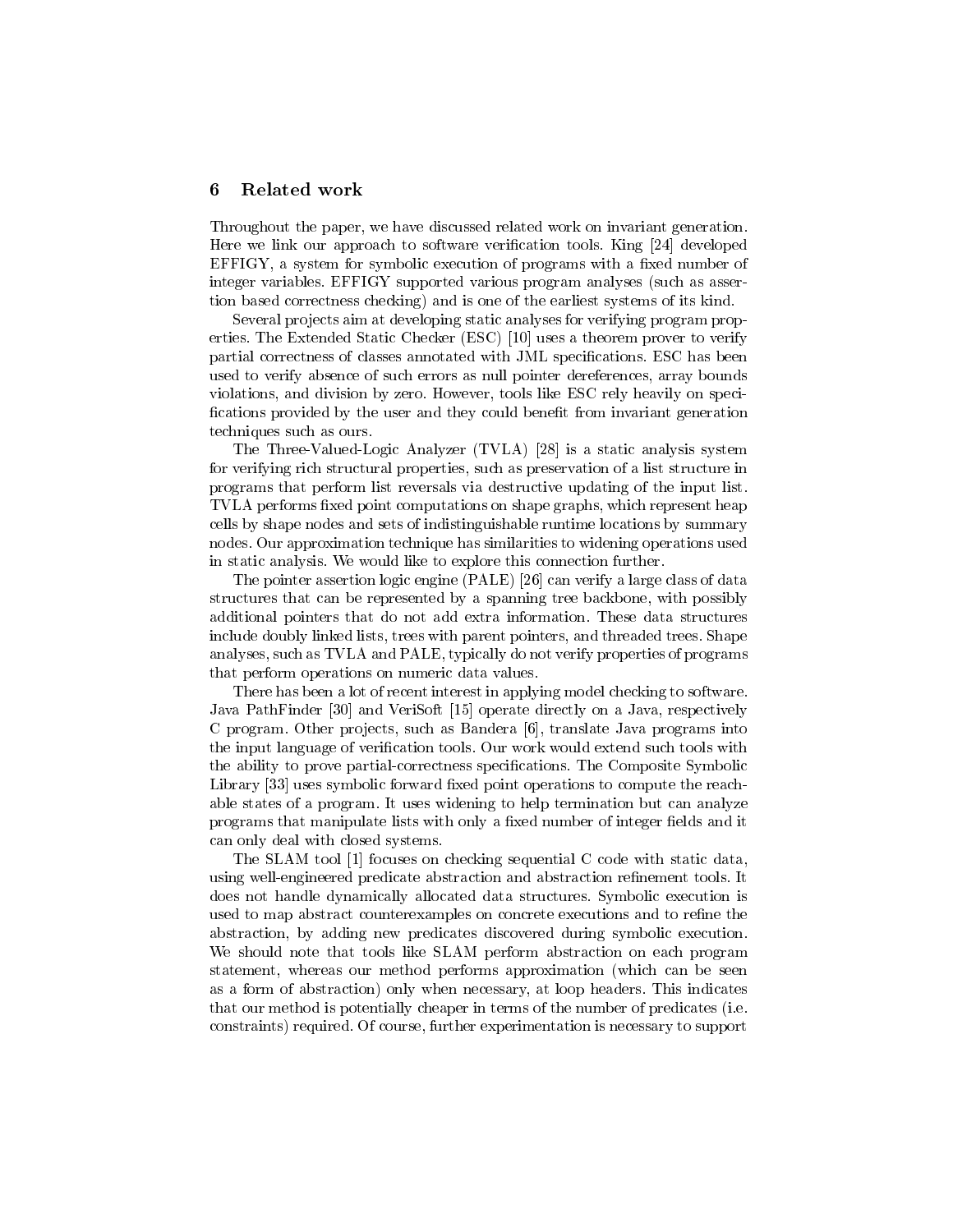this claim. There are many similarities between predicate abstraction and our iterative approximation method and we would like to compare the two methods in terms of relative completeness (as in  $[2, 9]$ ).

### 7

We presented a novel framework based on symbolic execution for the verification of software. The framework uses annotations in the form of method specications and loop invariants. We presented a novel iterative technique for discovering these loop invariants automatically. The technique works backward from the property to be checked and it systematically applies approximation to achieve termination. The technique handles uniformly both numeric constraints and constraints on structured data and it allows for checking universally quantied for mulas. We illustrated the applicability of our framework to the verification of several non-trivial Java programs. Although we made our presentation in the context of Java programs, JPF, and the Omega library, our framework can be instantiated with other languages, model checkers and decision procedures.

In the future, we plan to investigate the application of widening and other more powerful abstraction techniques in conjunction with our method for invariant generation. We also plan to extend our framework to handle multithreading and richer properties. We would also like to integrate different (semi) decision procedures and constraint solvers that will allow us to handle floats and nonlinear constraints. We believe that our framework presents a promising flexible approach for the analysis of software. How well it scales to real applications

## References

- 1. T. Ball, R. Majumdar, T. Millstein, and S. Rajamani. Automatic predicate abstraction of C programs. In Proc. PLDI, pages 203-213, 2001.
- 2. T. Ball, A. Podelski, and S. K. Ra jamani. Relative completeness of abstraction refinement for software model checking. In Proc. TACAS, 2002.
- 3. S. Bensalem, Y. Lakhnech, and H. Saidi. Powerful techniques for the automatic generation of invariants. In Proc. CAV, 1996.
- 4. N. Bjorner, A. Browne, M. Colon, B. Finkbeiner, Z. Manna, H. Sipma, and T. Uribe. Verifying temporal properties of reactive systems: A STeP tutorial.  $FMSD$ , 16:227-270, 2000.
- 5. M. Colon, S. Sankaranarayanan, and H. Sipma. Linear invariant generation using non-linear constraint solving. In Proc. CAV, 2003.
- 6. J. Corbett, M. Dwyer, J. Hatcliff, S. Laubach, C. Păsăreanu, Robby, and H. Zheng. Bandera : Extracting finite-state models from Java source code. In Proc. ICSE'00.
- 7. P. Cousot and R. Cousot. On abstraction in software verication. In Proc. CAV'02.
- 8. P. Cousot and N. Halbwachs. Automatic discovery of linear restraints among variables of a program. In Proc. 5th POPL, 1978.
- 9. G. Delzanno and A. Podelski. Widen, narrow and relax. Technical report.
- 10. D. L. Detlefs, K. R. M. Leino, G. Nelson, and J. B. Saxe. Extended static checking. Research Report 159, Compaq Systems Research Center, 1998.